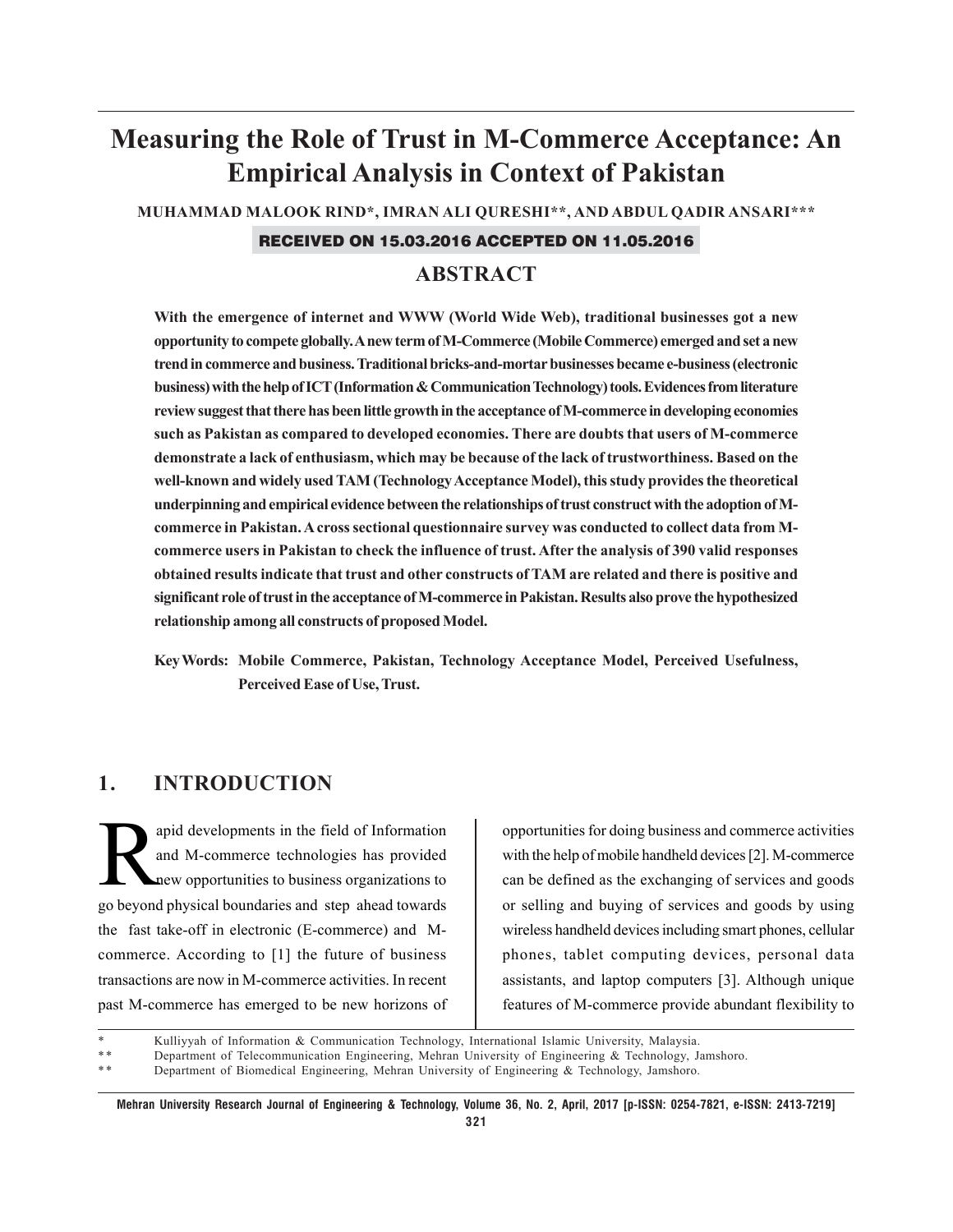its users regarding time and place, but it is found that still customers have been reluctant to adopt it [4]. Since, in M-commerce the medium of transactions is actually a virtual environment, users usually feel uncomfortable to provide their personal and financial details, due to lack of trust, uncertainty and potential risk associated with virtual online environments [5]. Large scale adoption of commercial activities on the web is perceived to be limited because of mistrust between the buyers and sellers [5]. The role of trust is important in M-commerce since most of the time users are unaware of the vendor's credibility of the service delivery.

Mobile phone usage in Pakistan is increasing very rapidly due to cheaper rates of telecom services and increasing competition among mobile service operators. As per Pakistan telecommunication authority [6] total cellular teledensity has reached to 70.4%, which predicts huge opportunity for M-commerce market in Pakistan. Although, telecommunication infrastructures and mobile services in Pakistan has seen high penetration since telecom deregulation policy introduced by Ministry of IT and Telecommunication since 2000, however, so for, adoption of services like M-commerce has been lethargic [7]. Understanding the importance of trust factor in the adoption of technologies like M-Commerce is of significant concern for the organization offering online services in developing economies same as Pakistan before making huge investment in the sector. Therefore, the purpose of this study is to fill the gap in literature and thereby make a significant contribution by examining and identifying the degree to which trust influences the acceptance M-Commerce in Pakistan. As, M-commerce market in Pakistan is in early phases the results of this research can help M-commerce operators in understanding user's intention related to trust in the adoption of M-commerce in a more sophisticated way.

#### **2. RESEARCH BACKGROUND**

## **2.1 Trust in M-Commerce Perspective**

Being an important element in commerce or business deals, trust has sought universal interest both in research and practice. The role of trust becomes more important if business or commerce deals are done with information technology enabled systems like E-commerce and Mcommerce, where customers have concerns about their privacy and security [8-10]. Trust is a complex, contextdependent, multi-dimensional construct. Thus the meaning of trust has a different understanding in different contextual settings [5,11] suggest that "trust imitate a willingness to be in susceptibility based on the positive expectation toward another party's future behavior". Trust is therefore an important consideration while performing transactions through internet, as the customers need to have enough trust on other party while putting themselves in a vulnerable situation. Trust depends on three beliefs: integrity, ability, and benevolence [12]. Integrity relates to service providers promises that, never to deceive customers. Ability relates to service provider's ability and knowledge which is necessarily required to fulfill their tasks. In online commerce context initial trust has received considerable attention due to its significant role. Reputation, information quality, company size, willingness to customize and website qualities are identified as significant factors to affect the initial trust built up in online environment [13-15]. Regarding online business environment [16] also identified trust as a crucial element of online business activities since there is an uncertain and open nature of web-based systems and internet which are the only medium for financial transaction in the global environment.

#### **2.2 Research Context: Pakistan**

Having GDP of 246.9 billion dollars (as of year 2015 statistics) with the growth rate of 3.7% per annum,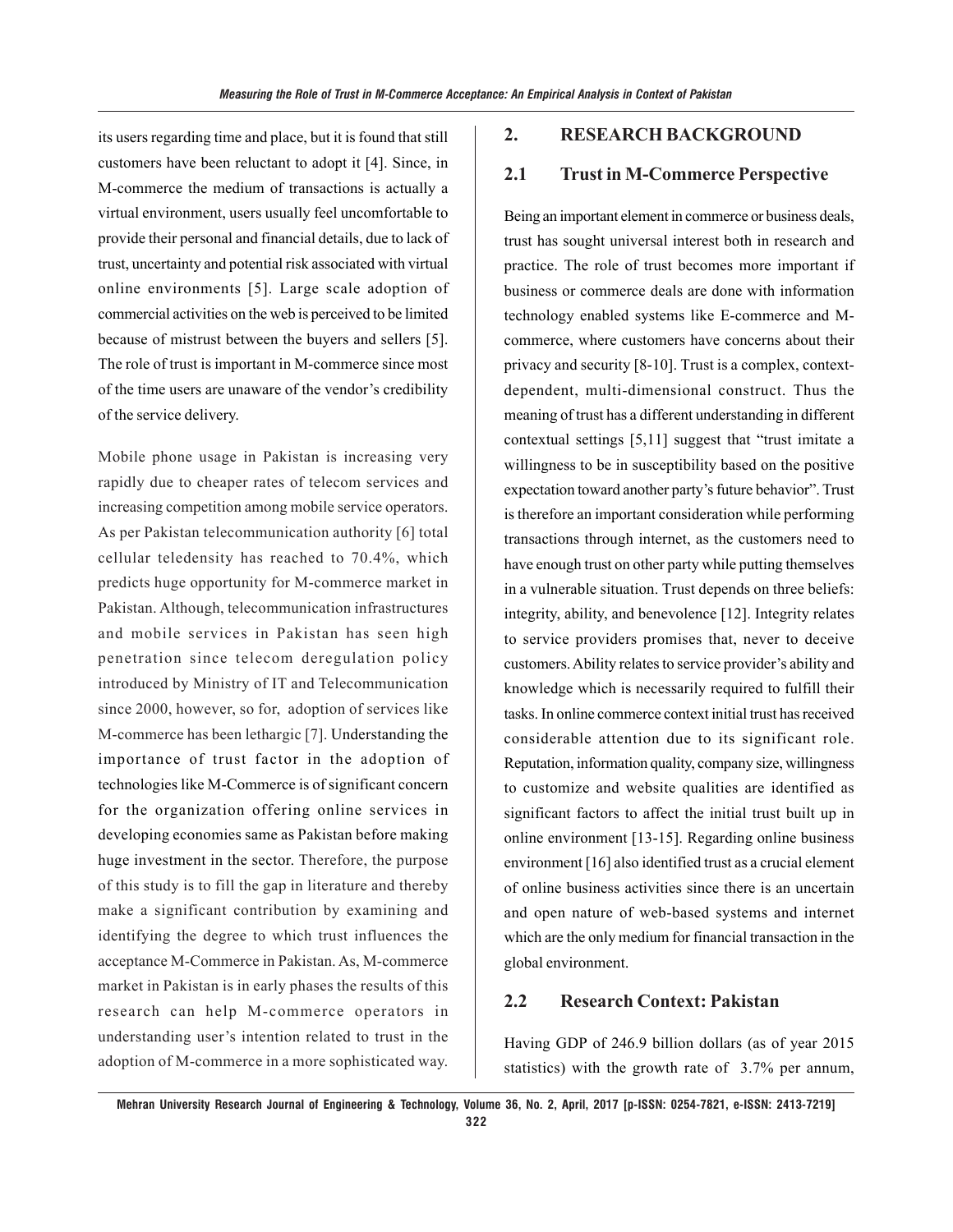Pakistan is the sixth most populous country in the world with total population of 185.1 million [17]. As per Pakistan Telecommunication Authority [6] statistics, the number of cellular mobile phone users in Pakistan reached 139.20 million at the end of May 2014. Thus, Pakistan is the fifth largest mobile phone base in Asia [17]. Pakistani users have not paid much attention towards the usage of Mcommerce as compared to western world [18]. In Pakistan, the highest proportions of M-commerce users are the youth individual. This gives a rising exposure to the retailers to increase their investment in this sector [19]. Compared to other countries, online shopping is not in competitive condition in Pakistan [18]. After huge investment in IT & telecom sector and announcement of new IT policies in 2000, there has been a gradual proliferation in mobile phone and internet users. There are nearly 7 billion mobile subscriptions worldwide, which is equivalent to 95.5% of the world population [20]. Among top 14 mobile markets by number of subscriptions worldwide, Pakistan is ranked on 8th.

## **3. RESEARCH MODEL AND HYPOTHESIS**

## **3.1 Proposed Research Model**

Various methods have been adopted to analyze the important factors which predict the user's intention behavior in particular contextual settings. On the basis of reviewed literature, TAM is the most suitable and widely used theory in IS and IT field to measure individual's acceptance and use behavior. TAM provides good understanding of most influential factors in acceptance, adoption, usage or rejection of IT and IS [21]. Due to large scale acceptance, robustness and clear focus on IT/IS usage [22], TAM is taken as a baseline model in this research. Along with core constructs of TAM, namely, PEOU (Perceived Ease of Use) and PU (Perceived Usefulness), trust is integrated as an additional variable. Previous research provide good evidence of the impact of trust on the behavior intention and PU [22-25].

In summary, the proposed research model (Fig. 1) intends to find individual's intention towards the usage of Mcommerce having combined effect of perceived usefulness, perceived ease of use and trust. The emphasis of proposed model is on explaining the impact trust on behavioral intention to use M-commerce in Pakistan's context.

#### **3.2 Behavioral Intention**

Most of the IS and IT system usage theories and literature define "Actual usage" as a key construct in their framework. However, new research focused on TAM,



*FIG. 1. RESEARCH MODEL*

**Mehran University Research Journal of Engineering & Technology, Volume 36, No. 2, April, 2017 [p-ISSN: 0254-7821, e-ISSN: 2413-7219]**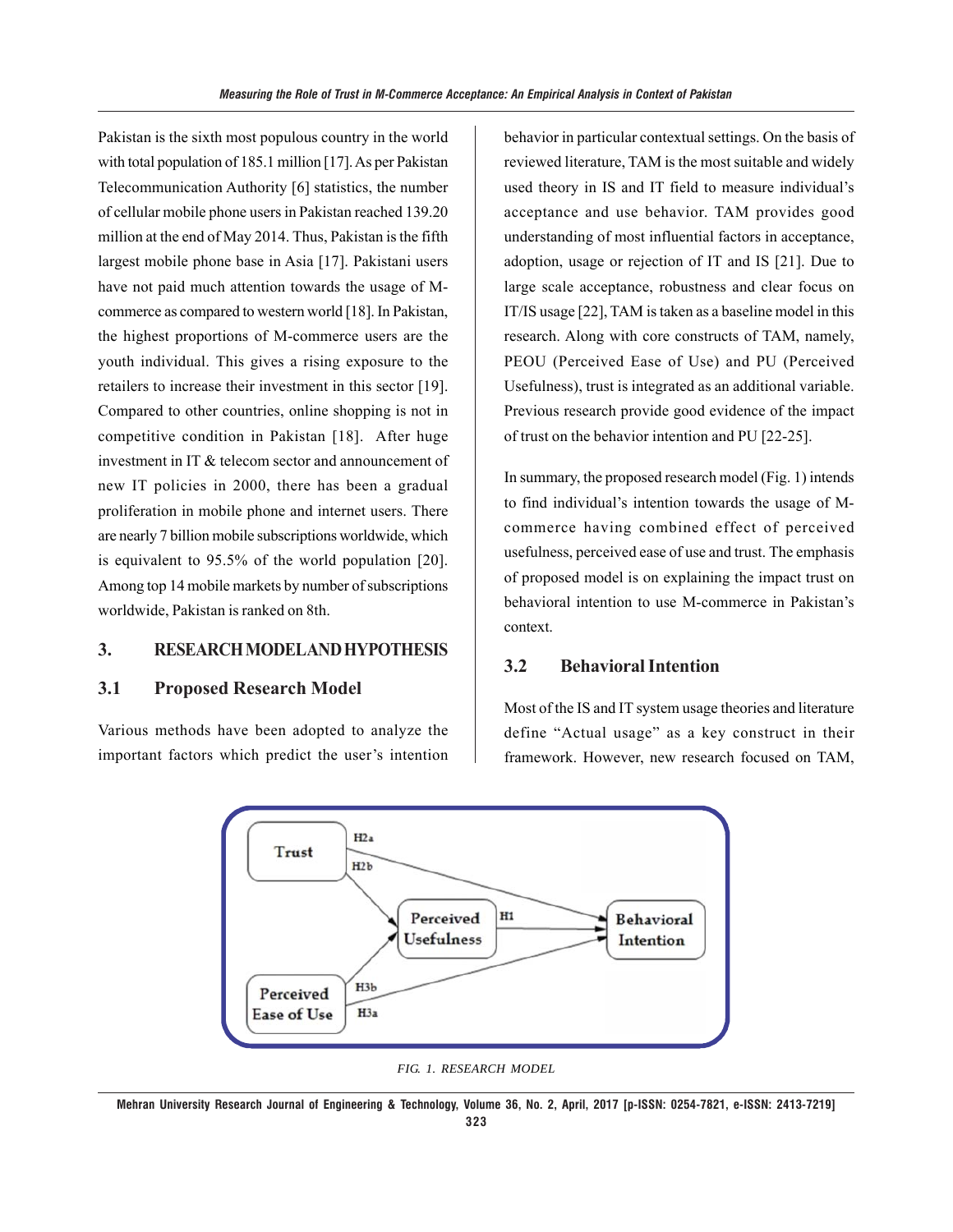often use BI (Behavior Intention) to measure the individual's acceptance and adoption of IT and IS [22]. According to Davis [26] BI is an extent to which an individual intends to perform a specific behavior. Thus, as per TAM the impact of usefulness and ease of use is fully mediated towards the behavioral intention. In M-Commerce context it is the user's likelihood to engage in online transaction using their handheld mobile devices.

# **3.3 Perceived Usefulness**

PU is an individual's belief that using a particular technology or systems can enhance his or her performance [26]. Furthermore it is a degree to which individual believe that the use of M-Commerce can improve his daily activities [3]. PU is found to have an positive effect on the adoption of mobile data services [27,28]. Many researchers identified that PU is a major factor that influences the adoption of ICT oriented services [8,26,29- 32]. PU plays a pivotal role in usage of web portals and acceptance of mobile commerce services [33]. Consistent with the prior studies, it is hypothesized that:

**H1:** PU will have a positive significant effect on behavioral intention to accept M-Commerce.

# **3.4 Trust**

While conducting online purchase or transaction activity customers feel anxious about sharing their personal information to third party which in this case is virtual [31]. There are both empirical and theoretical evidences regarding a considerable relationship between trust and BI. [34], in their research study, found evidences that behavioral intention is influenced by trust [23], empirically proved significant effect of trust on purchase intention and that, trust increases the individual's intention to use the M-commerce. Some other researchers also found significant relationship between trust and PU [5]. Similarly, [31] provided evidence that trust has positive impact on

PU and allows customers to become more vulnerable to the expectation that they would receive the predictable services or goods from the trusty vendors. Thus, on the basis of prior research, it is hypothesized as follows:

- **H2(a):** Trust will have a positive significant effect on behavioral intention to accept M-Commerce.
- **H2(b):** Trust will have a positive significant effect on perceived usefulness to accept M-Commerce.

# **3.5 Perceived Ease of Use**

PEOU can be defined as an extent and individual's selfconfidence which he or she claims is free of effort [26]. PEOU reflects the extent of perceived efforts in using M-Commerce [35]. Research studies related to TAM suggest that PEOU has direct or indirect effect on behavioral intention[36]. Literature review shows that PEOU is an important determinant for the acceptance and adoption of IT Systems, like 3G [37], online banking [22,38] Mobile services [39], M-Payments [28] and M-Commerce [40,41]. Thus, we hypothesize that:

- **H3a** PEOU will have a positive significant effect on behavioral intention to accept M-Commerce.
- **H3b** PEOU will have a positive significant effect on Perceived usefulness to accept M- Commerce.

## **4. METHODOLOGY**

#### **4.1 Questionnaire Development**

In order to assess the impact of trust of Pakistani customers in using M-commerce a structured survey instrument was developed for data collection. Good questionnaire design principles were employed in questionnaire development process, such as avoidance of leading questions and use of positive questions as recommended by [22]. Although, items for each construct were adopted from previous research studies done in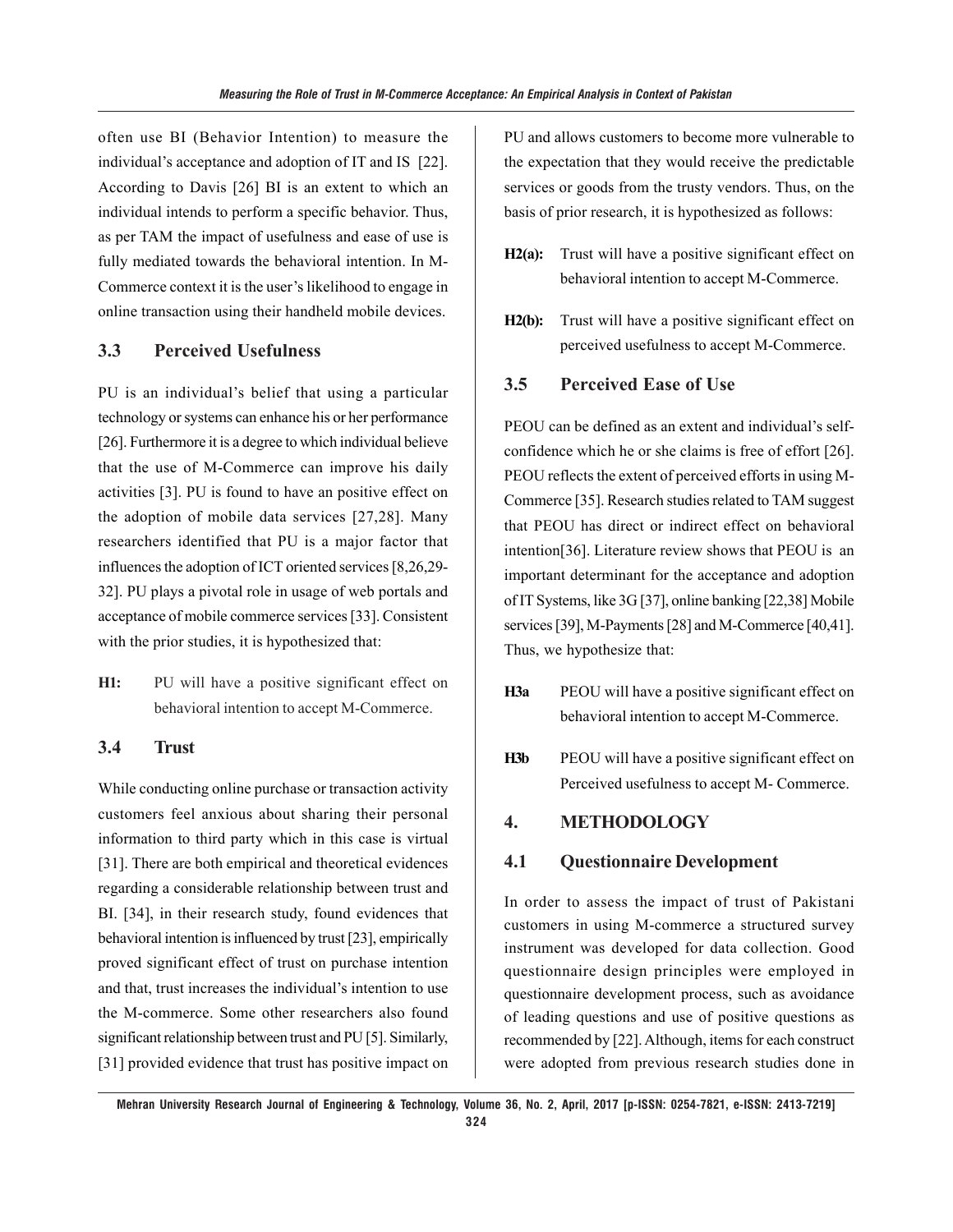context of IS/IT; experts/practitioners were involved to improve the wording and technical expressions to make questionnaires easily understandable to common Mcommerce users. For all four constructs used in proposed framework a total of 24 items were finalized (see Appendix A). For BI all five items were adapted from [26], seven items for PU were adapted from [26,42], seven items for PEOU were also adapted from [26,42]. However six items related to trust were adapted from [5,43]. SevenpointLikert scale from (1) strongly disagree to (7) strongly agree was used to measure all items related to all four constructs of proposed model. While demographic related information was measured on a nominal scale. As per recommendation of various IS/IT related researcher [22,26,42,44] seven-point rating scale helps to better understand individual's agreement level for a given statement.

## **4.2 Sampling and Data Collection**

A cross sectional quantitative survey questionnaire was used to collect data from M-commerce users located in five major cities of Pakistan including Lahore, Karachi, Quetta, Peshawar and Islamabad. In order to have sample representation of the whole population it is supposed that major population for our survey belongs to these five cities which can be identified as clusters. These clusters which occurred naturally in the population helped us save money and time. Furthermore participants in these five clusters were selected randomly in educational institutes, banks, organizational headquarters, shopping malls, town centers, and train stations. Participants which had experience in online shopping in particular Mcommerce were requested for voluntary participation in the survey. Regarding sample size, [45] gave rating to different sample sizes and believed that a sample size of 50 is very90poor, 100 is poor, 200 is fair, 300 is good, 500 is very good, and 1,000 is an excellent. Moreover, [46] also claimed that to achieve optimal results a sample size of at least 200 and not exceeding 400 would be a better approach.

#### **5. EMPIRICAL STUDY**

### **5.1 Descriptive Statistics**

In field survey, approximately 600 questionnaires were distributed and after continuous follow-up activities 435 responses received. Out of which, 20 respondents provided incomplete response, 20 indicated they have never used internet and 5 provided completely blank copies of questionnaires. Thus, 390 valid responses were used for data analysis.

Table 1 portrays the descriptive statistical results based on the demographic data received from the respondents. Since internet and online shopping trend is new, results indicate that youngsters within the age bracket of 21-30 years and less are more interested and have highest proportion of approximately 60% of respondents. Results also indicate that, although online shopping activities are performed by approximately all age brackets of respondents but only 55% users have been using M-Commerce, while 45% of respondents have never used or reluctant towards M-commerce.

## **5.2 Measurement Model**

SEM (Structural Equation Modeling) is one of the well accepted statistical data analysis technique most, commonly used for estimating, representing, and testing the relationships between variables (measured and latent constructs) [47]. We used IBM AMOS 21 for SEM to analyze the role and measure the hypothesized relationships among variables of proposed framework. According to the recommendation of [48], SEM should be done in two steps, first the assessment of convergent and discriminant validity of construct should be performed using MM (Measurement Model) approach, while in second step proposed hypotheses testing should be done using SM (Structural Model) approach.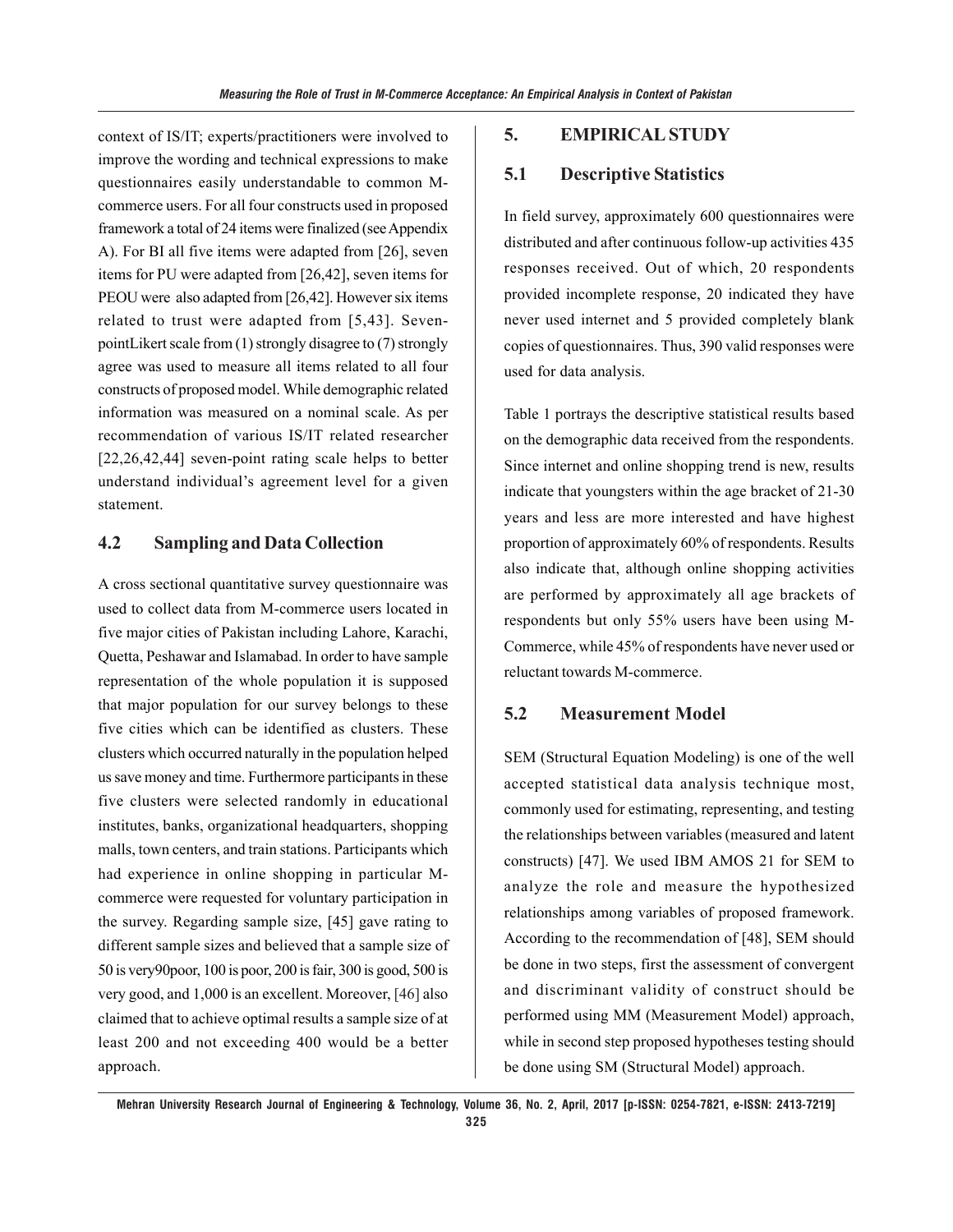| Variable                      | Category            | Frequency      | Percent (%) | Cumulative |
|-------------------------------|---------------------|----------------|-------------|------------|
|                               | Male                | 263            | 67.4        | 67.4       |
| Gender                        | Female              | 127            | 32.6        | 100.0      |
|                               | $<$ 20              | $\overline{4}$ | $1.0\,$     | $1.0\,$    |
|                               | $21 - 30$           | 231            | 59.2        | 60.3       |
|                               | $31 - 40$           | 124            | 31.8        | 92.1       |
| Age                           | $41 - 50$           | 24             | 6.2         | 98.2       |
|                               | $51 - 60$           | 5              | 1.3         | 99.5       |
|                               | $>60$               | $\mathbf{2}$   | 0.5         | 100.0      |
|                               | High school         | $\overline{c}$ | 0.5         | 0.5        |
|                               | Intermediate        | $\overline{3}$ | 0.8         | 1.3        |
| Education                     | Diploma             | 6              | 1.5         | 2.8        |
|                               | Bachelor            | 250            | 64.1        | 66.9       |
|                               | Postgraduate        | 129            | 33.0        | 100.0      |
|                               | Student             | 116            | 29.7        | 29.7       |
|                               | Government employee | 118            | 30.3        | 60         |
| Occupation                    | Private sector      | 131            | 33.6        | 93.6       |
|                               | Businessperson      | $\,8\,$        | 2.1         | 95.6       |
|                               | Other               | 17             | 4.4         | 100.0      |
|                               | $<$ 20,000 Rs       | 126            | 32.3        | 32.3       |
|                               | 21,000-40,000 Rs    | 98             | 25.1        | 57.4       |
|                               | 41,000-60,000 Rs    | 64             | 16.4        | 73.8       |
| Income (rupees)               | 61,000-80,000 Rs    | 56             | 14.4        | 88.2       |
|                               | 81,000-100,000 Rs   | 24             | 6.2         | 94.4       |
|                               | $>100,000$ Rs       | 22             | 5.6         | 100.0      |
|                               | $< 1$ Year          | 54             | 13.8        | 13.8       |
| Online shopping               | 2-3 Years           | 85             | 21.8        | 35.6       |
| experience                    | 3-4 Years           | 104            | 26.7        | 62.3       |
|                               | 4-5 Years           | 42             | 10.8        | 73.1       |
|                               | > 5 Years           | 105            | 26.9        | 100.0      |
| M-Commerce usage<br>frequency | Weekly              | 56             | 14.4        | 14.4       |
|                               | Monthly             | 67             | 17.2        | 31.5       |
|                               | Quarterly           | 51             | 13.1        | 44.6       |
|                               | yearly              | 40             | 10.3        | 54.9       |
|                               | Never               | 176            | 45.1        | 100        |
|                               | Karachi             | 91             | 23.3        | 23.3       |
|                               | Islamabad           | 83             | 21.2        | 44.5       |
| Name of City                  | Lahore              | $81\,$         | 20.7        | 65.2       |
|                               | Peshawar            | 72             | 18.4        | 83.6       |
|                               | Quetta              | 63             | 16.1        | 100        |

#### **TABLE 1. DEMOGRAPHIC STATISTICS**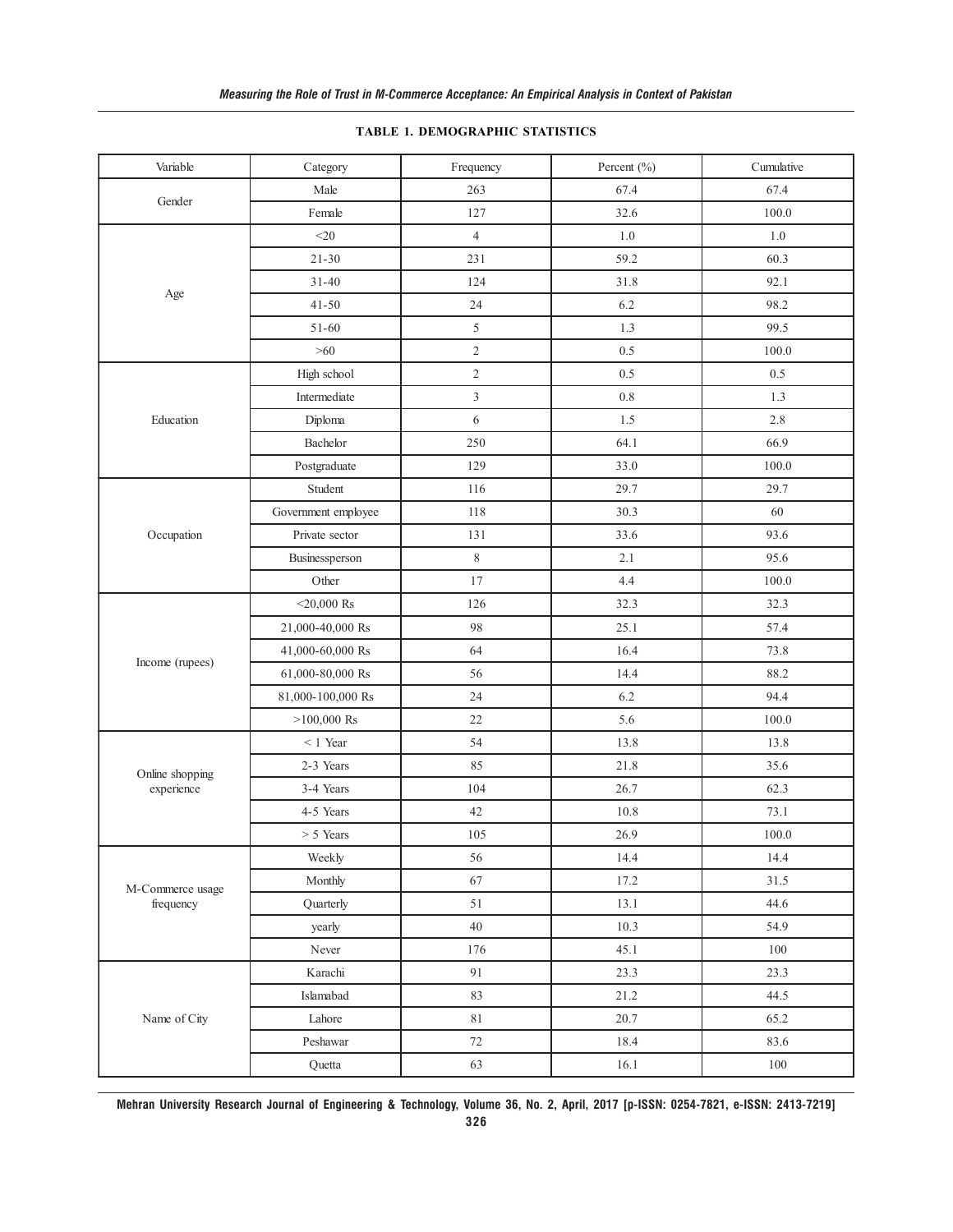CFA (Confirmatory Factor Analysis) technique is helpful in establishing the construct validity of proposed MM [46,48]. CFA was run on the MM for the empirical assessment of convergent validity of measurement model. All 24 items related to four constructs (Appendix-A) namely; BI, PU, PEOU, and TR were measured in CFA. Standardized residual results indicated that the values of PU7 (related to PU construct), PEOU4 and PEOU7 (related to PEOU construct) found out of the acceptable limits (above 2.58 or below -2.58). These items were dropped due to high degree of residual variance. As per recommendation of [46,49], after dropping the problematic items MM needs to be re-run again. Table 2 illustrates the

factor loadings of proposed model, results show that values of all items related to four constructs exceed the threshold limit of 0.5 and all found significant. Internal consistency of each measure was identified by Cronbach's alpha. All the scale-wide reliability coefficients values found between 0.752-0.930 (Table 2) which are exceeding the recommended values of 0.70 [46], and suggest adequate scale reliability. As per requirement and recommendation, CR (Composite Reliability) values should exceed AVE (Average Variance Extracted), results indicate the all CR values exceed the threshold limit of 0.6, thus the valid results of convergent validity requirements are achieved.

| Construct                                                                             | Item Code         | Factor Loading | Cronbach's (?) | Composite Reliability | Average Variance<br>Extracted |
|---------------------------------------------------------------------------------------|-------------------|----------------|----------------|-----------------------|-------------------------------|
| Behavioral Intention                                                                  | BI1               | 0.826          |                | 0.931                 | 0.728                         |
|                                                                                       | BI <sub>2</sub>   | 0.856          | 0.930          |                       |                               |
|                                                                                       | BI3               | 0.876          |                |                       |                               |
|                                                                                       | BI4               | 0.859          |                |                       |                               |
|                                                                                       | BI5               | 0.849          |                |                       |                               |
|                                                                                       | PU1               | 0.804          |                | 0.908                 | 0.612                         |
|                                                                                       | PU <sub>2</sub>   | 0.824          |                |                       |                               |
| Perceived Usefulness                                                                  | PU3               | 0.862          |                |                       |                               |
|                                                                                       | PU <sub>4</sub>   | 0.859          | 0.895          |                       |                               |
|                                                                                       | PU <sub>5</sub>   | 0.862          |                |                       |                               |
|                                                                                       | PU <sub>6</sub>   | 0.853          |                |                       |                               |
|                                                                                       | PEOU1             | 0.870          | 0.752          | 0.927                 | 0.718                         |
|                                                                                       | PEOU2             | 0.873          |                |                       |                               |
| Perceived Usefulness                                                                  | PEOU3             | 0.788          |                |                       |                               |
|                                                                                       | PEOU5             | 0.847          |                |                       |                               |
|                                                                                       | PEOU <sub>6</sub> | 0.856          |                |                       |                               |
|                                                                                       | TR1               | 0.816          | 0.917          | 0.918                 | 0.650                         |
| <b>Trust</b>                                                                          | TR <sub>2</sub>   | 0.807          |                |                       |                               |
|                                                                                       | TR3               | 0.803          |                |                       |                               |
|                                                                                       | TR4               | 0.785          |                |                       |                               |
|                                                                                       | TR5               | 0.858          |                |                       |                               |
|                                                                                       | TR6               | 0.765          |                |                       |                               |
| Note: Threshold limits (Cronbach's ? ? 0.7, Factor Loading ? 0.5, CR? 0.6, AVE ? 0.5) |                   |                |                |                       |                               |

**TABLE 2. VARIABLES, FACTOR LOADING, RELIABILITY AND VALIDITY VALUES**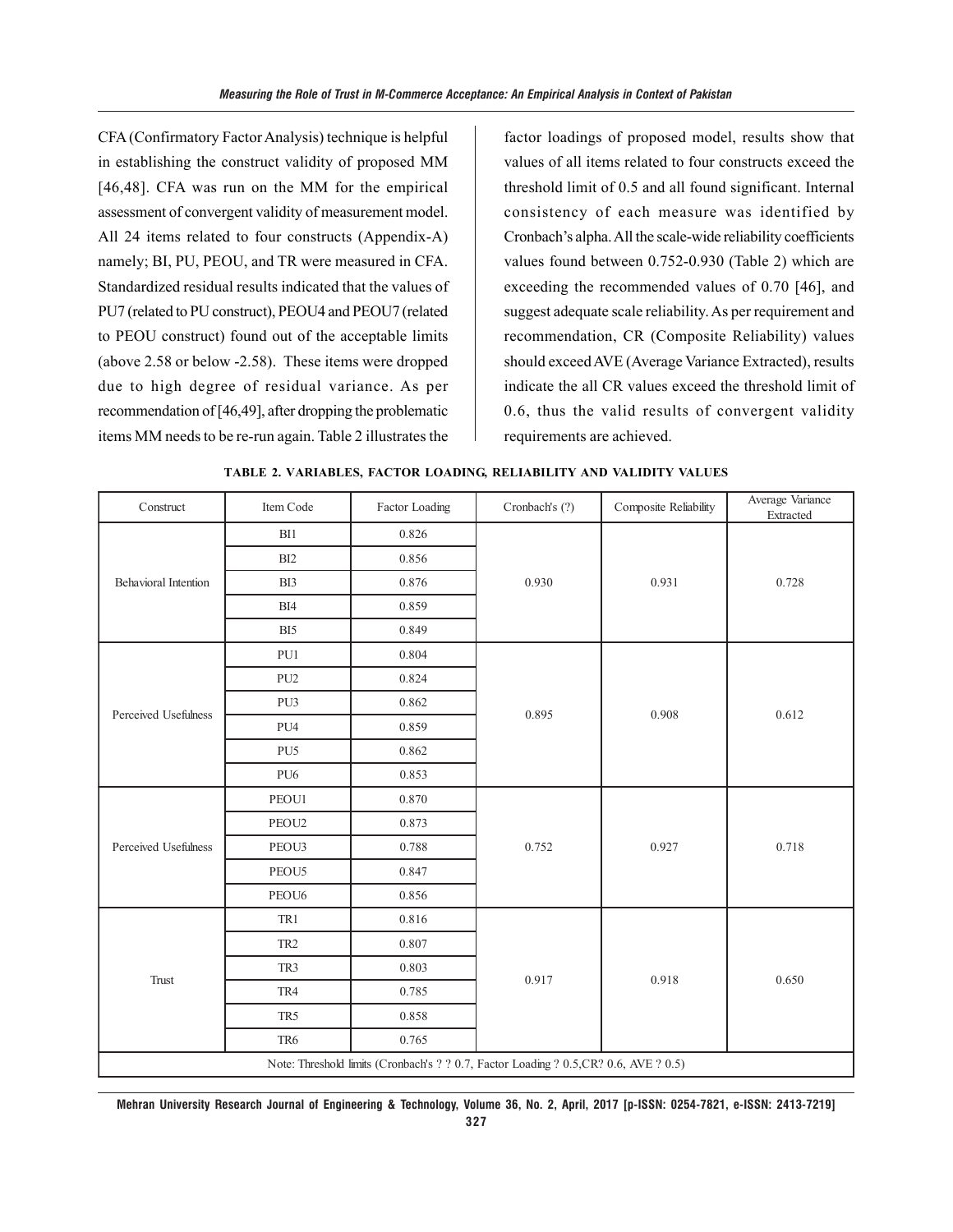The MM indicates fairly reasonable results (Table 3 for model fit indices), i.e. absolute fit measures such as x2 /df found 1.693, GFI (Goodness-of-Fit Index) found 0.920 and RMSEA (Root Mean Square of Approximation) found 0.042. Similarly incremental fit measures such as CFI (Comparative Fit Index) and NFI (Normated Fit Index) found 0.978 and 0.948, respectively. However, the parsimony fit measures like AGFI (Adjusted Goodness of Fit Index) found 0.90. Thus all these statistics results indicate that the model fits the data adequately.

By making the comparison of the AVE estimates for the corresponding constructs with the squared interconstruct correlations, results indicate that the AVE of each construct are greater than the corresponding squared inter construct correlation. Thus the results shown in Table 4 provide additional support of discriminant validity [46,50].

## **5.3 Structural Model**

SM with AMOS helps to confirm the hypothesized relationships among the constructs. According to [49] SM helps to evaluate that which constructs directly or indirectly affects the values of other constructs in the proposed model. Table 5 shows hypothetical relationships, standardized regression coefficients, and t-values. Results show that all five hypothesis (H1, H2a, H2b, H3a, H3b) are highly significant (i.e. p-values is < 0.001) and highly positive significant coefficients path is between PEOU and PU (β-value 0.428, t-value 9.180). However, there is least positive significant coefficient path between BI and PEOU (â-value 0.161, t-value 3.595). Fig. 2 shows the model supported by the empirical data.

#### **6. DISCUSSION**

Motivated by the need to identify the factors influencing customer acceptance of M-commerce and the impact of trust, we conducted a cross-sectional self administrated quantitative survey and analyzed the results with

| Hypothesis       | Relationship   | Structural<br>Coefficients | $CR$ (t-Value) | Remarks   |
|------------------|----------------|----------------------------|----------------|-----------|
| H1               | <b>PU'BI</b>   | $0.359***$                 | 7.937          |           |
| H <sub>2</sub> a | <b>TR'BI</b>   | $0.412***$                 | 9.324          |           |
| H2b              | <b>TR'PU</b>   | $0.263***$                 | 6.029          | Supported |
| H <sub>3</sub> a | <b>PEOU'BI</b> | $0.161***$                 | 3.595          |           |
| H <sub>3</sub> b | <b>PEOU'PU</b> | $0.428***$                 | 9.180          |           |

**TABLE 4. DISCRIMINANT VALIDITY**

**TABLE 5. REPORT OF HYPOTHESES TESTING**

|             | PU    | <b>TR</b> | BI    | <b>PEOU</b> |
|-------------|-------|-----------|-------|-------------|
| PU          | 0.783 |           |       |             |
| <b>TR</b>   | 0.601 | 0.806     |       |             |
| BI          | 0.726 | 0.627     | 0.853 |             |
| <b>PEOU</b> | 0.612 | 0.580     | 0.615 | 0.847       |

#### **TABLE 3. MODEL FIT INDICES**

| Index        | Measurement<br>Model | Threshold | Suggested by Author (s)  |
|--------------|----------------------|-----------|--------------------------|
| $x^2/df$     | 1.693                | 1 < 3.0   | Hair, et. al. [48]       |
| <b>GFI</b>   | 0.920                | > 0.9     | Gefen et al., [5]        |
| AGFI         | 0.901                | > 0.8     | Gefen et al. [5]         |
| <b>CFI</b>   | 0.978                | > 0.9     | Anderson, et. al. [47]   |
| <b>NFI</b>   | 0.948                | > 0.9     | Bentler and Bonett, 1980 |
| <b>RMSEA</b> | 0.042                | 0.08 <    | Anderson, et. al. [47]   |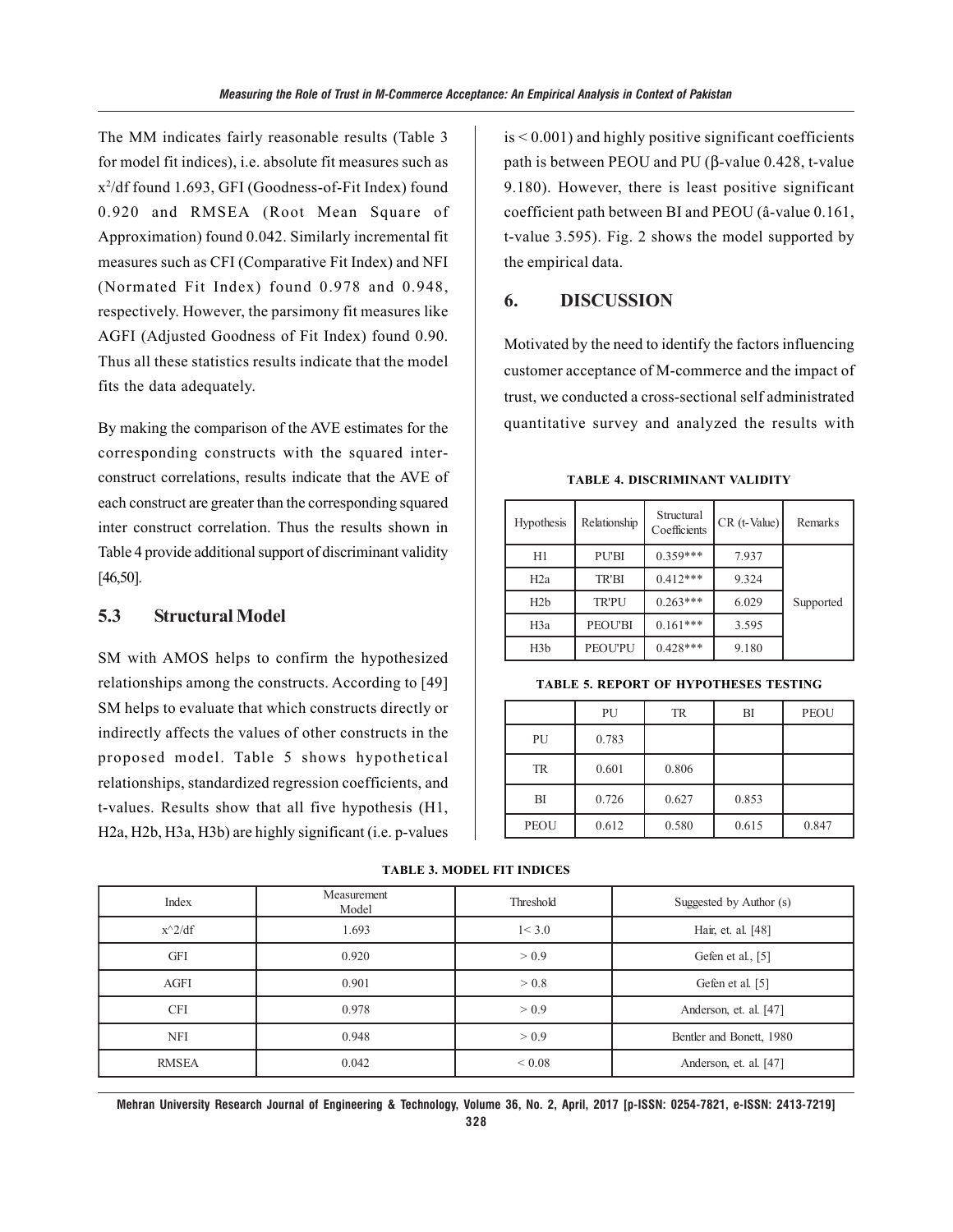statistical tools to empirically investigate proposed model and the factors affecting customer trust. Finding as shown in Fig. 2 indicate that the total variance of 53% in BI is explained by predictors: PU (0.359), trust (TR  $=$ 0.412), and PEOU (0.161). Thus trust (TR) is found to be the most significant direct predictors of BI, followed by PU and PEOU. Similarly variance in PU is found to be 44%, which is explained by PEOU (0.428) and TR (0.263) predictors, respectively. The results showed that these findings supported the proposed hypothesis. Results also indicate that trust is the most significant factor and an strong predictor of both BI and PU to use M-Commerce. This implies that users' intention to use M-Commerce is directly proportional to the increase of trust. Thus the finding of this research are consistent with previous research studies, conducted to understand the importance of trust in online banking information systems [22] and e-commerce [5]. Compared to previous studies the role of trust is complex in M-commerce as the user requires trusting on the unknown virtual vendor as well as users' need confidence in the confidentiality and security in online monetary transactions.

This research has some limitations. First, the data for this research was obtained from individuals in Pakistan using a cross-sectional (at a single point of time) quantitative approach. Second, the applicability of this research is constrained by small sample size and confined research area. Thus, additional samples and constructs should be taken to further examine the relationships before generalizing the results. Third, the proposed model was tested in Pakistan's context and findings may vary in other under developed economies. Additionally, the data for this research was collected under voluntary settings, which might not be the best.

The specific consequences identified through the belief elicitation process and empirically validated through this research provide important guidelines for M-commerce service providers, retailers, managers, technology consultants, software vendors, IS developers, investors and designers. Findings can guide them plan and optimize software platforms, prioritize service provisioning, formulate appropriate business strategies and improve their efficiency to enhance M-commerce adoption



Notes: A number in parentheses indicates t-values. A number without parenthesis indicates â values. \*\*\* indicates that relations are highly significant at 0.001 level.

*FIG. 2. MODEL SUPPORTED BY EMPIRICAL DATA*

**Mehran University Research Journal of Engineering & Technology, Volume 36, No. 2, April, 2017 [p-ISSN: 0254-7821, e-ISSN: 2413-7219] 329**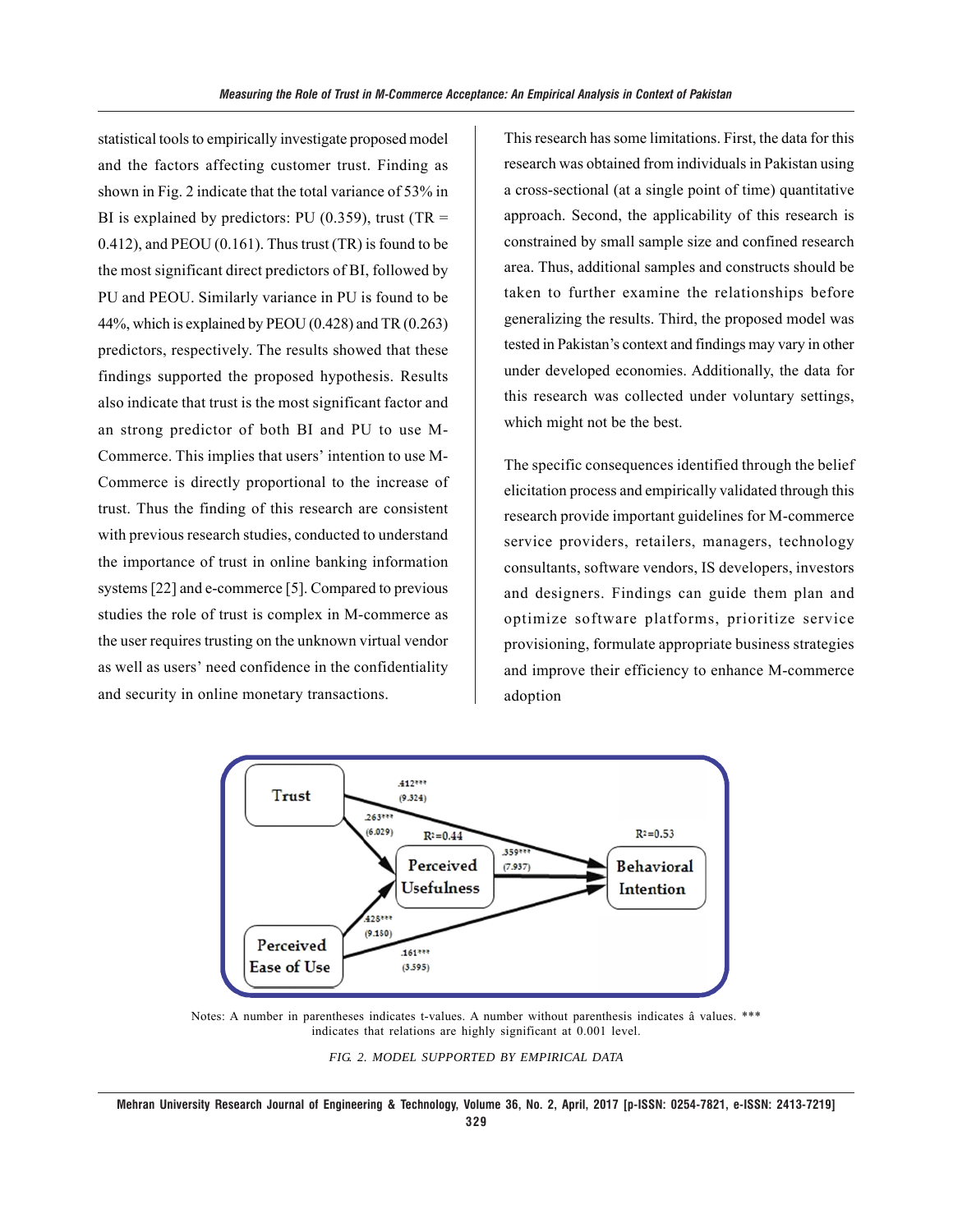## **7. CONCLUSIONS**

With significant growth, maturity and unique advantages of wireless technology, mobile phone penetration ratio has touched the global population. Business entities have taken great advantages of IS and IT in expanding their consumer market, attracting and competing globally to maximize their sales by reshaping their sales strategies. Being a new trend of electronic commerce, M-commerce has received huge market attraction for both, the business organizations and consumers in a short span of time. M-Commerce is a better choice for conducting daily commerce activities from anywhere and at any time. It is very important to analyze the main reasons of delay in large scale penetration of M-Commerce adoption in developing economies. Having realized the real benefits and huge market penetration in developed economies, M-Commerce seems to have huge market potential. It is observed that in developing countries academic research regarding M-commerce acceptance is very trivial, as it is still new concept and is yet to be fully adopted by consumers in their routine life.

Therefore, in this paper we proposed a novel framework to find the role of trust in the acceptance of M-commerce in Pakistan's context. Findings proved the hypothesized relationship among all constructs. Results indicate that the significant role of trust in the acceptance of Mcommerce. At present Pakistani internet and mobile phone users have some doubts regarding their privacy risk, which in turn refrain them not to use mobile handheld device for carrying out commercial activities. We found that the role of trust is very crucial for the success and growth of Mcommerce.

## **ACKNOWLEDGEMENT**

The authors thank the anonymous reviewers and the editors for their many helpful suggestions.

#### **APPENDIX-A. MEASUREMENT ITEMS**

#### • **Behavior Intention**

- BI1: I intend to use the Mobile Commerce as often as needed.
- BI2: I intend to continue using Mobile Commerce in the future.
- BI3: Assuming I have access to Mobile Commerce, I intend to use it.
- BI4: Given that I may have access to Mobile Commerce, I predict that I will use it.
- BI5: I will strongly recommend others to use Mobile Commerce.

#### • **Perceived Usefulness**

- PU1: Using Mobile Commerce helps me complete my tasks more swiftly.
- PU2: Using Mobile Commerce increase my efficiency.
- PU3: Using Mobile Commerce improves my performance.
- PU4: Using Mobile Commerce enhances my effectiveness.
- PU5: Using Mobile Commerce makes it easier for me to engage in online commercial activities.

#### • **Perceived Ease of Use**

- PEOU1: Learning to use Mobile Commerce is easy for me.
- PEOU2: Finding anything that I want via Mobile Commerce is simple.
- PEOU3: My interaction with Mobile Commerce is clear and understandable.
- PEOU4: I find Mobile Commerce to be flexible to interact.
- **Trust**
- TR1: Mobile Commerce is trustworthy.
- TR2: I am quite certain what to expect from Mobile Commerce.
- TR3: I trust Mobile Commerce.
- TR4: Mobile Commerce would do the job right even if not monitored.

**Mehran University Research Journal of Engineering & Technology, Volume 36, No. 2, April, 2017 [p-ISSN: 0254-7821, e-ISSN: 2413-7219]**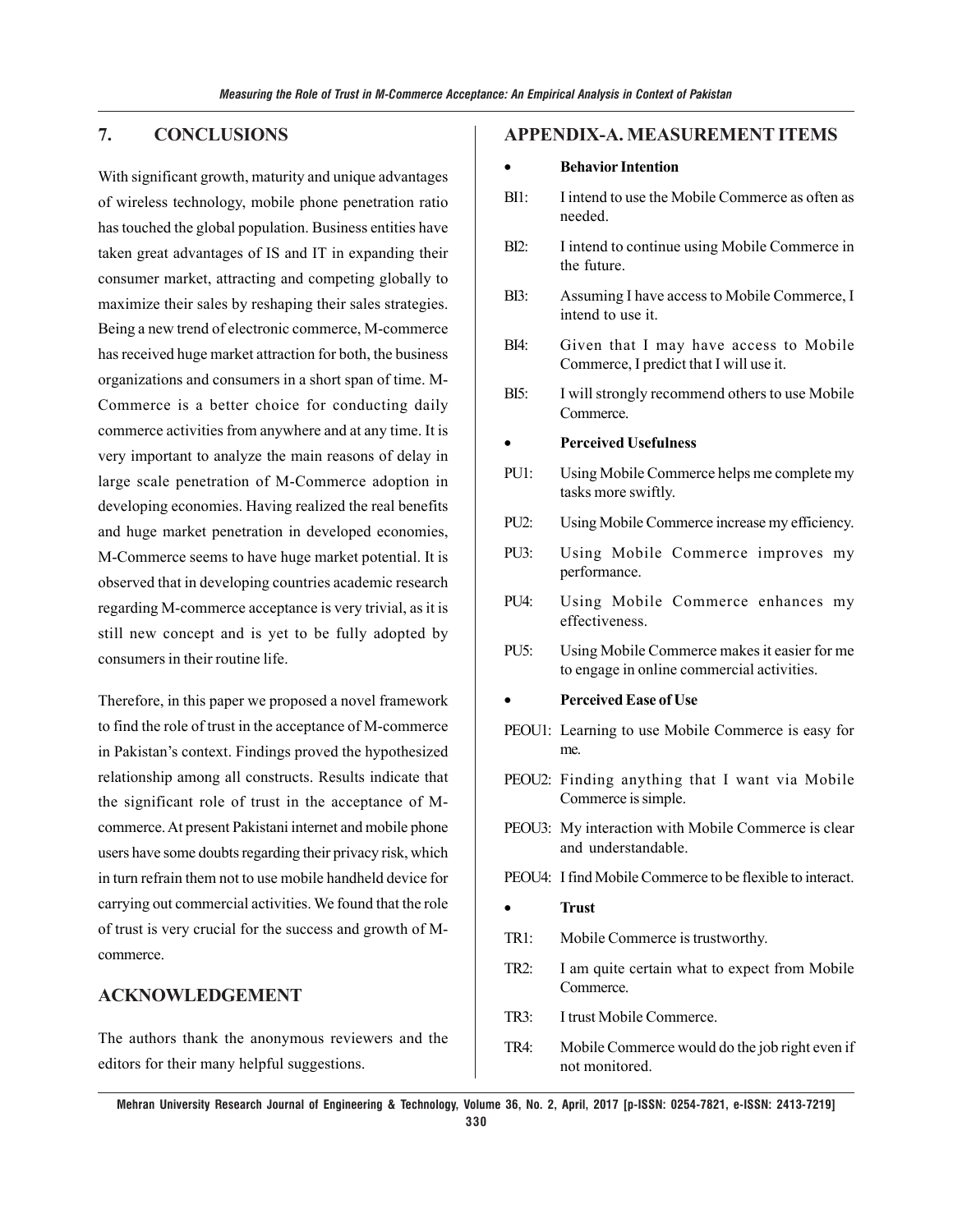#### **REFERENCES**

- [1] Anus, S., Qureshi, F.A., Malik, S., Abbasi, A., Chaudhry, A., and Mirza, S.N., "Trust and Initial Acceptance of Mobile Banking in Pakistan", Volume 2, No. 8, pp. 1–14, 2011.
- [2] Tarasewich, P., Nickerson, R.C., and Warkentin, M.,"Issues in Mobile e-Commerce", Communications of the Association for Information Systems, Volume 8, No. 1, pp. 41-64, 2002.
- [3] Wei, T.T., Marthandan, G., Chong, A.Y.-L., Ooi, K.-B., and Arumugam, S., "What Drives Malaysian M-Commerce Adoption? An Empirical Analysis", Industrial Management & Data Systems, Volume 109, No. 3, pp. 370-388, 2009.
- [4] Cho, D.Y., Kwon, H.J., and Lee, H.Y., "Analysis of Trust in Internet and Mobile Commerce Adoption", Proceedings of Annual Hawaii International Conference on System Sciences, pp. 1-10, 2007.
- [5] Gefen, D., Karahanna, E., and Straub, D., "Trust and TAM in Online Shopping: An Integrated Model", MIS Quarterly, Volume 27, pp. 51–90, 2003.
- [6] PTA, "Annual Cellular Mobile Teledensity in Pakistan", Annual Cellular Mobile Teledensity, Available at: http://www.pta.gov.pk/index.php?option= com\_content&task=view&id=269&Itemid=658. [Accessed: 25-Aug-2015].
- [7] Nazir, S., Tayyab, A., Sajid, A., Rashid, H., and Javed, I.," How Online Shopping Is Affecting Consumers Buying Behavior in Pakistan?", International Journal of Computer Science Issues, Volume 9, No. 3, pp. 486-495, 2012.
- [8] Shah, M.U., Fatimee, S., and Sajjad, M., "Mobile Commerce Adoption: An Empirical Analysis of the Factors Affecting", Journal of Basic and Applied, Volume 4, No. 4, pp. 80-88, 2014.
- [9] Hosein, N. Z., "Internet Banking: An Empirical Study of Adoption Rates Among Midwest Community Banks", Journal of Business & Economics Research, Volume 7, No. 11, 2011.
- [10] Akhlaq, M.A., and Shah, A., "Internet Banking in Pakistan: Finding Complexities", Journal of Internet Banking and Commerce, Volume 16, No. 1, pp. 1-14, 2011.
- [11] Mayer, R.C., Davis, J.H., and Schoorman, F.D., "An Integrative Model of Organizational Trust", Academy of Management Review, Volume 20, No. 3, pp. 709-734, 1995.
- [12] Zahedi, F.M., and Song, J., "Dynamics of Trust Revision: Using Health Infomediaries", Journal of Management Information Systems, Volume 24, No. 4, pp. 225-48, 2008.
- [13] Nicolaou, A.I., and McKnight, D.H.," Perceived Information Quality in Data Exchanges: Effects on Risk, Trust, and Intention to Use", Information Systems Research, Volume 17, No. 4, pp. 332-351, 2006.
- [14] Lowry, P.B., Vance, A., Moody, G., Beckman, B., and Read, A., "Explaining and Predicting the Impact of Branding Alliances and Web Site Quality on Initial Consumer Trust of e-Commerce Web Sites", Journal of Management Information Systems, Volume 24, No 4, pp. 199-224, 2008.
- [15] Fuller, M.A., Serva, M.A., and Benamati, J., "Seeing is Believing: The Transitory Influence of Reputation Information on e-Commerce Trust and Decision Making", Decision Sciences, Volume 38, No. 4, pp. 675-699, 2007.
- [16] Hoffman, D., Novak, T., and Peralta, M.A., "Building Consumer Trust Online", Communications of the ACM, Volume 42, pp. 80-85,1999.
- [17] World Bank, "Annual Percentage Growth Rate of GDP", Retrieved from http://data.worldbank.org/country/ pakistan.Retrieved 2015.
- [18] Shahnawaz, M., "Adoption of E-Commerce Amongst Pakistani Consumers A Case of Mobile Banking", International Review of Management and Business Research, Volume 1, No. 3, pp. 385-396, 2014.
- [19] Sattar, S., "Online Shopping Adaptation by Individuals in Pakistan", International Institute for Science, Technology and Education, Volume 4, No. 3, pp. 99-103, 2014.
- [20] ITU-T, "ITU Releases 2014 ICT Figures", 2014.
- [21] Jurevièiûtë, E., "Key Factors Affecting Consumers 'Intention to Use Mobile Commerce in Lithuania", Master Thesis [Manuscript], Vilnius, ISM University of Management and Economics, 2011.
- [22] Chandio, F.H., "Studying Acceptance of Online Banking Information System: A Structural Equation Model", Doctoral Dissertation, Brunel University Brunel Business School, 2011.
- [23] Joubert, J., and Belle, J.V., "The Role of Trust and Risk in Mobile Commerce Adoption within South Africa", International Journal of Business, Humanities and Technology, Volume 3, No. 2, 27-38, 2013.
- [24] Kim, C., Mirusmonov, M., and Lee, I., "An Empirical Examination of Factors Influencing the Intention to Use Mobile Payment", Computers in Human Behavior, Volume 26, No. 3, pp. 310-322, 2010.
- [25] Zhou, T., "An Empirical Examination of Initial Trust in Mobile Payment",Wireless Personal Communications, Volume 77, No. 2, pp. 1519-1531, 2014.